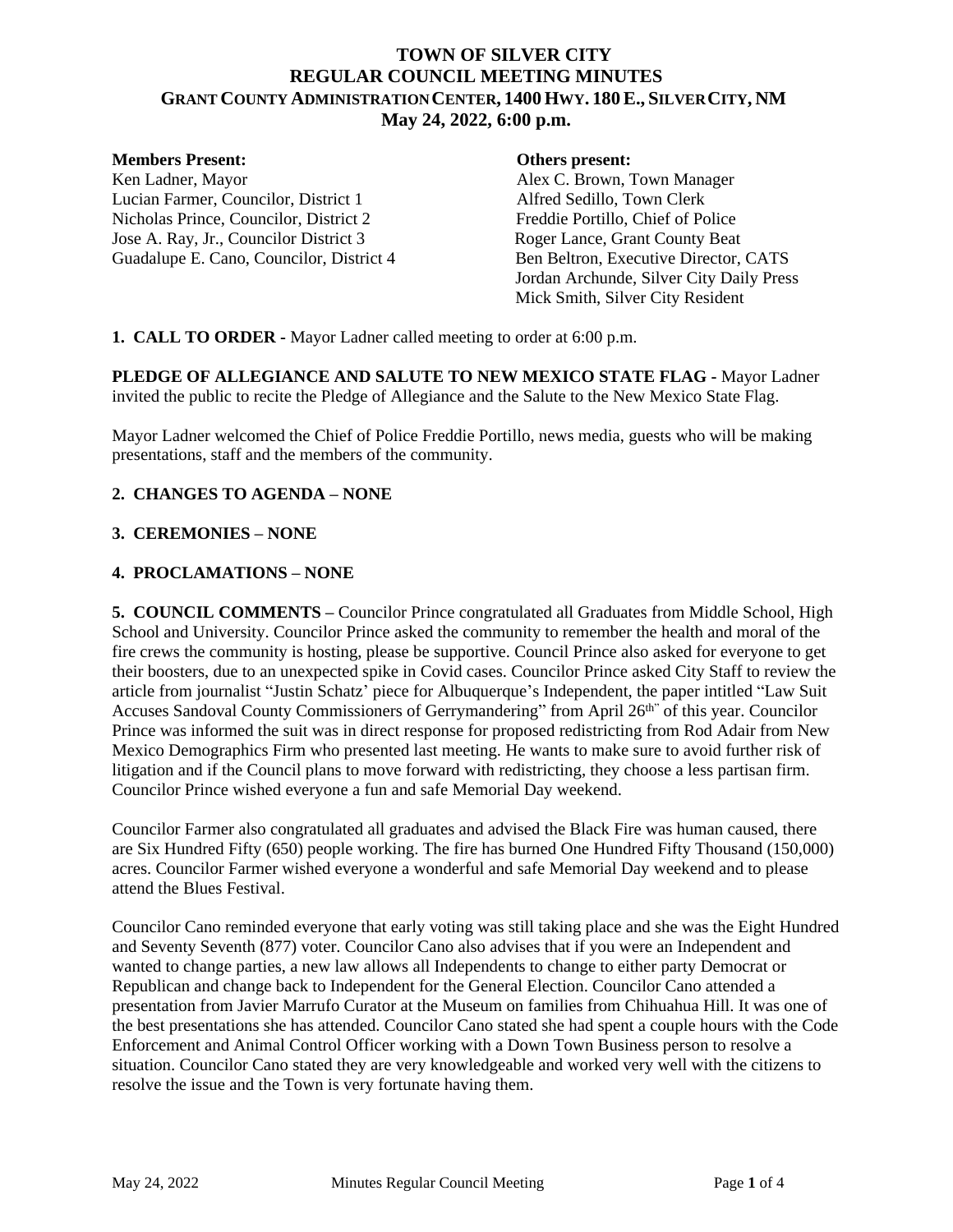Councilor Ray stated he watched a documentary on moisture in the state of New Mexico on May 6th by region. The state is in a severe drought and encouraged a full ban on fireworks. Councilor Ray advised school would be out in a couple of days and be aware of all the children, enjoy the summer and have a good time at the Blues Festival.

Mayor Ladner stated Alex Brown has created a Code Enforcement Committee that meets on Thursdays. The Committee is working on several properties that have been identified as nuisances and are working to resolve the issues. Mayor Ladner thanked Alex Brown, Police Chief, Code Enforcement Officers and Fire Chief for their hard work. Mayor Ladner also thanked Councilor Ray for partially sponsoring the Ordinance.

**6. APPROVAL OF MINUTES –** May 10, 2022 Regular Meeting. Councilor Ray moved to approve the May 10, 2022 Minutes of the Regular Council Meeting of the Town of Silver City. Councilor Farmer seconded. Motion carried.

# **7. PUBLIC INPUT – NONE**

**8. REPORTS –** Alex Brown stated the Colonias Board made their selection for the program. The Town was awarded Two Point One Million Dollars (2.1) for 32nd from Swan St. to Fowler St. and One Point One Million Dollars (1.1) for a new water tank at Franks Wellfield. Also, the week before the Regional Transportation Board that is under the Council of Government met and recommended the Town to submit the project from Fowler St. to Highway 15 as their number one ranked project giving the Town a good chance to be approved to complete the whole project from Swan to Highway 15 next spring. Mr. Brown advised the Swimming Pool was certified by the Environmental Department and will be opened on May 31st.

**9. PUBLIC HEARINGS – Approval / Disapproval of a Restaurant Beer and Wine Liquor License**  with on premises consumption only with Sunday sales by the drink and patio service. Application # **1222840, Name of Applicant: Diane Dominguez, DBA La Familia Restaurant, 503 N. Hudson St., Silver City, NM. Proposed Location: 503 N. Hudson St., Silver City, NM 88061.** Diane Dominguez addressed Mayor Ladner and Council advising them she was asking for their approval of the Beer and Wine Liquor License application for her restaurant (La Familia Mexican Restaurant). Ms. Dominguez stated the last Liquor License was under her husband's name who passed away in January. The restaurant had the previous license for eleven (11) years with no citations and no changes. Mayor Ladner asked if the Board was ready to render a decision and asked for a motion. Councilor Ray moved to Approve of **a Restaurant Beer and Wine Liquor License with on premises consumption only with Sunday sales by the drink and patio service. Application # 1222840, Name of Applicant: Diane Dominguez, DBA La Familia Restaurant, 503 N. Hudson St., Silver City, NM. Proposed Location: 503 N. Hudson St., Silver City, NM 88061.** Councilor Cano seconded the motion. Mayor Ladner asked for a roll call. Town Clerk Alfred Sedillo did a roll call vote. Councilor Farmer voted aye; Councilor Prince voted aye; Councilor Ray voted aye; and Councilor Cano voted aye. Motion carried.

**10. UNFINISHED BUSINESS – Town of Silver City FY 2023 Preliminary Budget Presentation Update** Alex Brown advised by the end of May the Town has to submit a preliminary budget with no action from the Town Council. At the end of July, the final budget for fiscal year 2023 must be submitted and an updated budget will be given to the Council with reconciled beginning cash balances as the exact numbers will be known. Mr. Brown also stated this year's final year budget adjustment updating revenues. Mr. Brown asked if there were any questions on the Preliminary Budget he had presented. Councilor Prince asked if there had been any changes from the previous Council Meeting. Mr. Brown stated he had budgeted some of the Debt Service payment for the Four Million Dollar (4,000,000.00) debt that was to be worked on later in the year. Instead of budgeting it in the General Fund it was placed in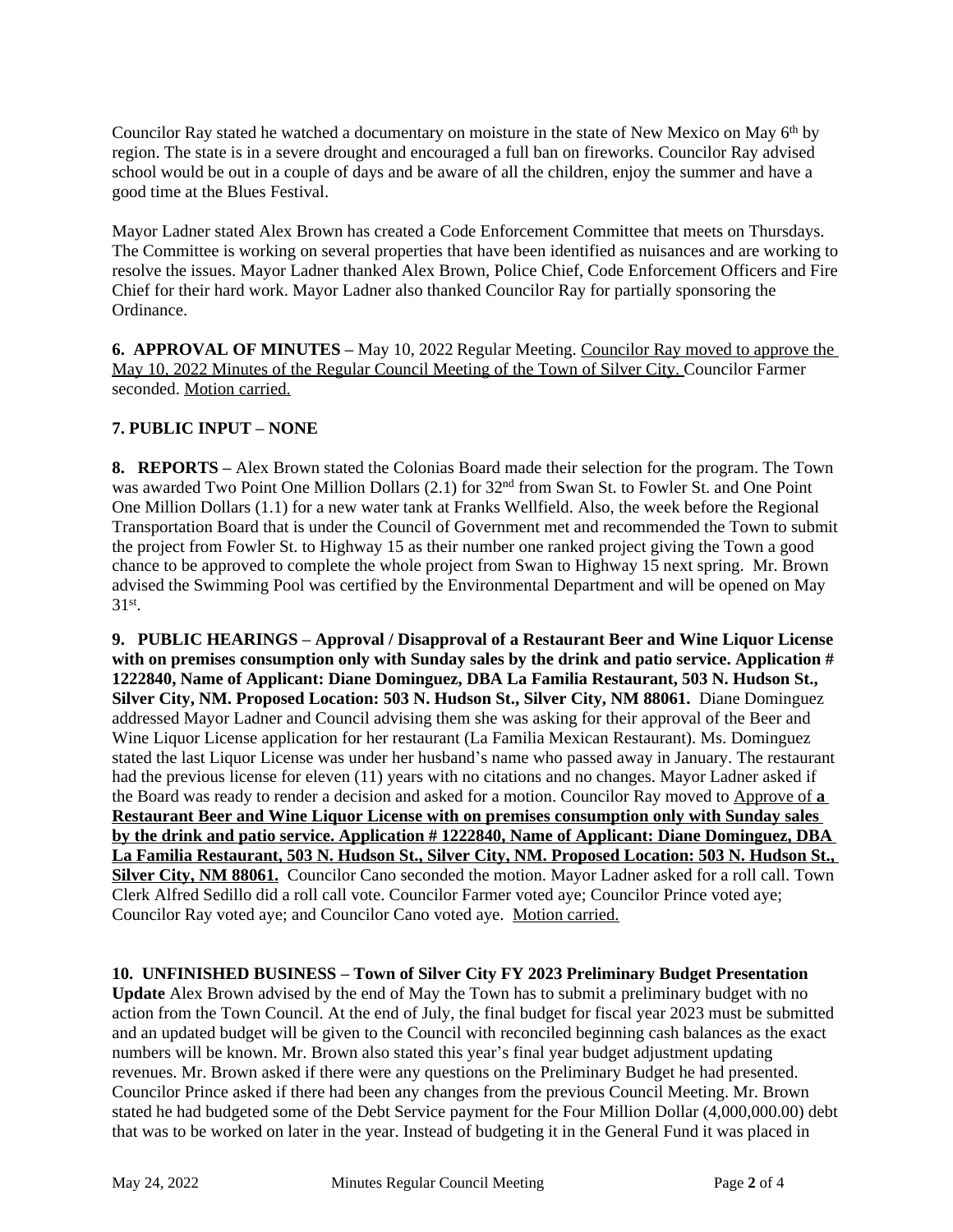the Debt Service Fund. The General Fund expenses went down Two Hundred Seventy Thousand Dollars (275,000.00). That was the only change from the previous presentation.

## **11. NEWBUSINESS**

**A. Appointment to Trails and Open Space Advisory Committee -** Mayor Ladner passed out a list of Committee members and commended the Committee for all the work they do, it is a hands-on committee that gets out and works on trails. They have been focused on the Boston Hill Trail system and know on the San Vicente Trail system. Mayor asked if there were any objections, he would like to appoint Harry Browne to the Trails and Opens Space Advisory Committee. Having no objections, Mayor Ladner appointed Harry Browne to the Trails and Opens Space Advisory Committee.

**B. Approval / Disapproval of Resolution No. 2022-08 PROCLAIMING THAT EXTREME AND SEVERE DROUGHT CONDITIONS EXIST WITHIN THE TOWN AND LIMITED BAN ON THE SALE AND USE OF CERTAIN FIREWORKS –** Chief Milo Lambert stated that the extreme drought conditions have not lessoned. The State Firework and Safety Licensing Act in the State of New Mexico allows to ban specific fireworks, but does not allow to ban all fireworks. This Resolution will allow to ban all ban able fireworks for use by the public and municipality. Mayor Ladner asked for a motion. Councilor Prince motioned to **Approve Resolution No. 2022-08 PROCLAIMING THAT EXTREME AND SEVERE DROUGHT CONDITIONS EXIST WITHIN THE TOWN AND LIMITED BAN ON THE SALE AND USE OF CERTAIN FIREWORKS.** Councilor Farmer seconded the motion. Mayor Ladner asked for any discussion, Councilor Cano stated the reason the Town cannot ban all fireworks is because the Legislature will not allow it. Please contact your Legislator if you have any questions. Mayor Ladner asked for a roll call vote. Councilor Farmer voted aye; Councilor Prince voted aye; Councilor Ray voted aye; and Councilor Cano voted aye. Motioned carried

**C. Approval / Disapproval of Ordinance 1311:** AUTHORIZING THE ISSUANCE AND SALE OF THE TOWN OF SILVER CITY, NEW MEXICO GROSS RECEIPTS TAX REVENUE BONDS, TAXABLE SERIES 2022 IN ONE OR MORE SERIES IN AN AGGREGATE PRINCIPAL AMOUNT NOT TO EXCEED \$10,000,000 FOR THE PURPOSE TO (1) PAY, DISCHARGE AND SATISFY CERTAIN OUTSTANDING RISK MANAGEMENT MITIGATION MEASURES ENTERED INTO FOR THE BENEFIT OF THE TOWN AND ITS RESIDENTS, (2) FUND A DEBT SERVICE RESERVE FUND, AND (3) PAY COSTS OF ISSUANCE OF THE BONDS; PROVIDING THAT THE BONDS WILL BE PAYABLE AND COLLECTIBLE FROM AND SECURED BY A PLEDGE OF A 0.3625 PERCENT MUNICIPAL GROSS RECEIPTS TAX DISTRIBUTED TO THE TOWN PURSUANT TO SECTION 7-19D-9 NMSA 1978, AS AMENDED, AND TOWN ORDINANCE NO. 1310 ADOPTED ON MARCH 22, 2022; PROVIDING FOR THE DISPOSITION OF THE RECEIPTS DERIVED FROM SAID TAX PROCEEDS; APPROVING THE DELEGATION OF AUTHORITY TO MAKE CERTAIN DETERMINATIONS REGARDING THE SALE OF THE BONDS PURSUANT TO THE SUPPLEMENTAL PUBLIC SECURITIES ACT; PROVIDING FOR THE TERMS AND OTHER DETAILS CONCERNING THE BONDS; PROVIDING FOR CERTAIN DOCUMENTS PERTAINING TO THE BONDS; RATIFYING ACTION PREVIOUSLY TAKEN; REPEALING ALL ACTIONS INCONSISTENT WITH THIS ORDINANCE; AUTHORIZING THE TAKING OF OTHER ACTIONS IN CONNECTION WITH THE ISSUE AND SALE OF THE BONDS. Alex Brown stated this was the final reading for the Bond Ordinance to allow the Town to issue up to Ten Million Dollars (10,000,000.) in debt to pay off Town obligations. The entire .3625 percent Tax Increase that was passed earlier this year will be used to pay for this debt. Mayor Ladner asked for a motion. Councilor Farmer motioned to Approve Ordinance 1311 AUTHORIZING THE ISSUANCE AND SALE OF THE TOWN OF SILVER CITY, NEW MEXICO GROSS RECEIPTS TAX REVENUE BONDS, TAXABLE SERIES 2022 IN ONE OR MORE SERIES IN AN AGGREGATE PRINCIPAL AMOUNT NOT TO EXCEED \$10,000,000 FOR THE PURPOSE TO (1) PAY, DISCHARGE AND SATISFY CERTAIN OUTSTANDING RISK MANAGEMENT MITIGATION MEASURES ENTERED INTO FOR THE BENEFIT OF THE TOWN AND ITS RESIDENTS, (2) FUND A DEBT SERVICE RESERVE FUND, AND (3) PAY COSTS OF ISSUANCE OF THE BONDS; PROVIDING THAT THE BONDS WILL BE PAYABLE AND COLLECTIBLE FROM AND SECURED BY A PLEDGE OF A 0.3625 PERCENT MUNICIPAL GROSS RECEIPTS TAX